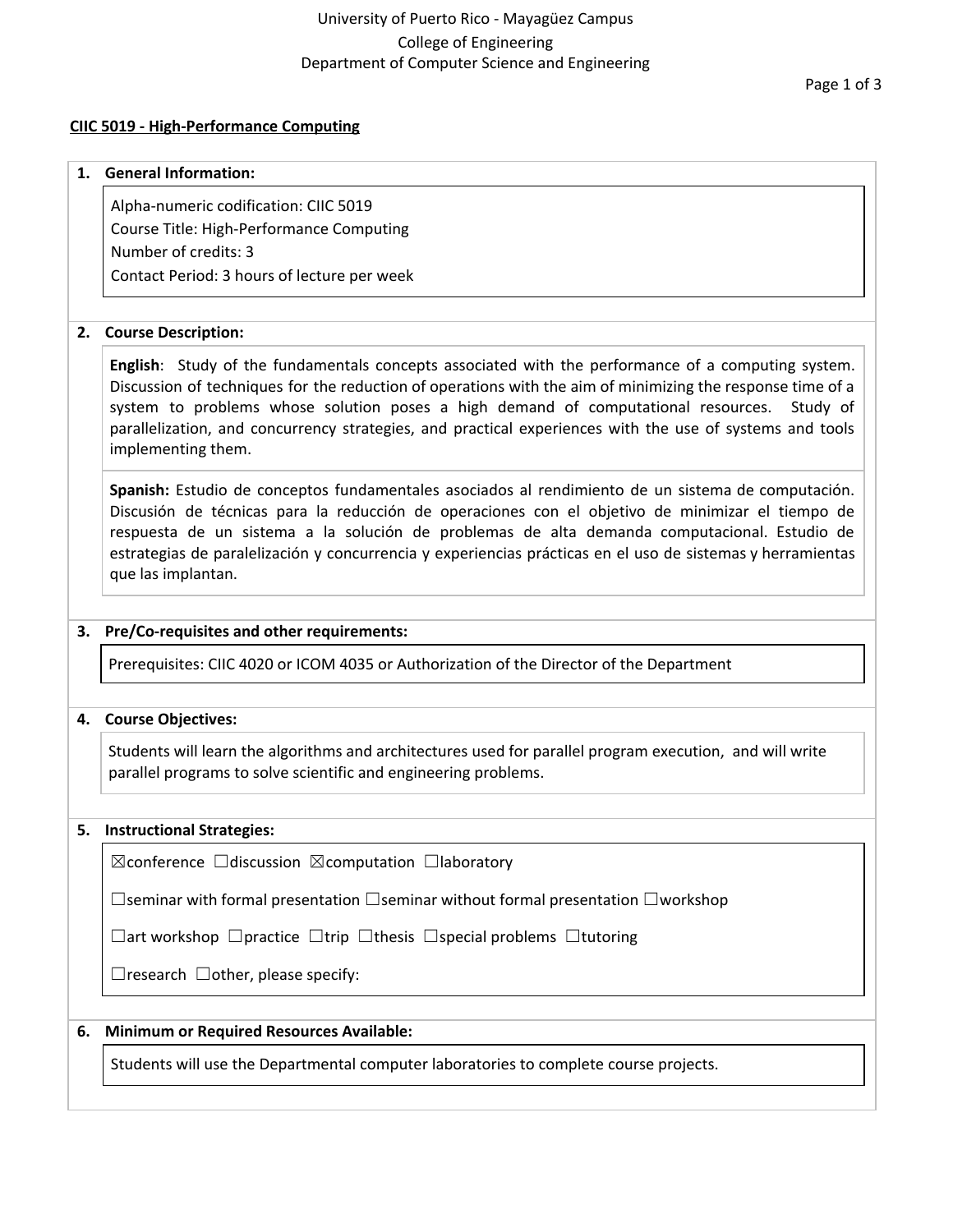| <b>Outline</b>                                         | <b>Contact Hours</b> |
|--------------------------------------------------------|----------------------|
| Introduction to Parallel Computers                     | 2                    |
| Parallelism in Processors, Multi-core processors, GPUs | 6                    |
| Optimizing and Parallelizing code                      | 3                    |
| Introduction to Parallel Architectures                 | 3                    |
| Data and Function Parallelism                          | 4                    |
| Shared-Memory Parallel Programming                     | 9                    |
| Message Passing Parallel Programming                   | 9                    |
| Hybrid Parallel Programming                            | 3                    |
| <b>Cloud Computing</b>                                 | 3                    |
| Exams                                                  | 3                    |
| Total hours: (equivalent to contact period)            | 45                   |

# **8. Grading System**

 $\boxtimes$ Quantifiable (letters)  $\Box$  Not Quantifiable

# **9. Evaluation Strategies**

|                            | Quantity | Percent |
|----------------------------|----------|---------|
| $\boxtimes$ Exams          | 3        | 35%     |
| $\boxtimes$ Final Exam     | 1        | 25%     |
| $\square$ Short Quizzes    |          |         |
| $\Box$ Oral Reports        |          |         |
| $\Box$ Monographies        |          |         |
| $\Box$ Portfolio           |          |         |
| $\boxtimes$ Projects       | 1        | 30%     |
| $\square$ Journals         |          |         |
| ⊠Other, specify: Homeworks | $2 - 5$  | 10%     |
| <b>TOTAL:</b>              |          | 100%    |

**10. Bibliography:**